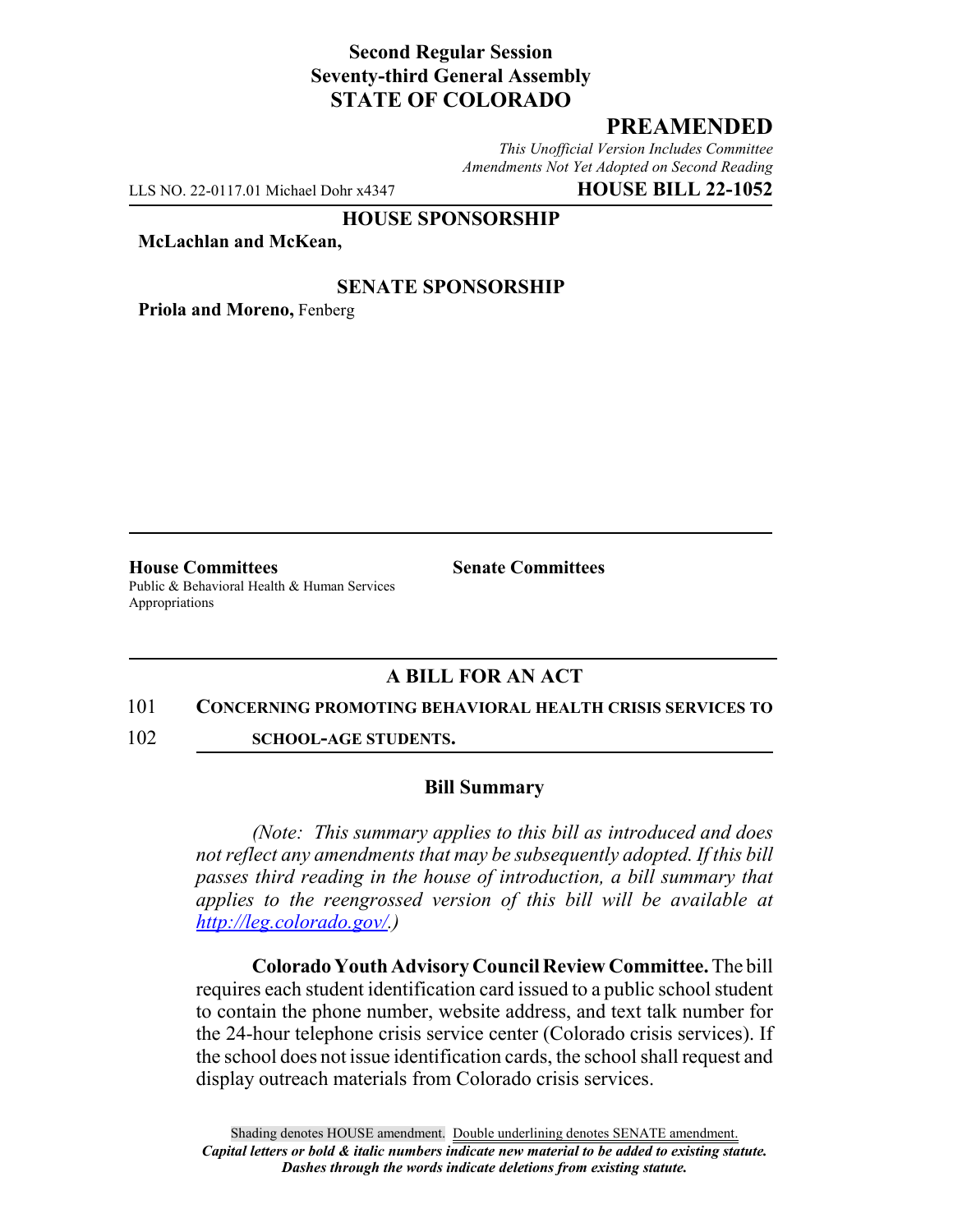The bill requires that Colorado crisis services notify each public school in the state that it can provide outreach materials explaining the services provided, how to engage the services, and the possibility of peer-to-peer counseling as part of the offered services. Colorado crisis services shall provide those materials upon request.

 *Be it enacted by the General Assembly of the State of Colorado:* **SECTION 1.** In Colorado Revised Statutes, **add** 22-1-134 as follows: **22-1-134. Student identification cards - information required.** EACH STUDENT IDENTIFICATION CARD ISSUED TO A PUBLIC SCHOOL STUDENT MUST CONTAIN THE PHONE NUMBER, WEBSITE ADDRESS, AND TEXT TALK NUMBER FOR COLORADO CRISIS SERVICES, AS DEFINED IN SECTION 27-60-104, AND THE SAFE2TELL PROGRAM CREATED IN SECTION 24-31-606. THE PUBLIC SCHOOL MAY ALSO INCLUDE INFORMATION REGARDING OTHER AVAILABLE CRISIS SERVICES ON THE IDENTIFICATION CARD. IF A PUBLIC SCHOOL DOES NOT ISSUE STUDENT IDENTIFICATION CARDS, THE PUBLIC SCHOOL SHALL DISPLAY THE MATERIALS DESCRIBED IN SECTION 27-60-104 (10) AT THE SCHOOL.

 **SECTION 2.** In Colorado Revised Statutes, 27-60-104, **add** (10) as follows:

 **27-60-104. Behavioral health crisis response system - crisis service facilities - walk-in centers - mobile response units - report.** (10) THE TWENTY-FOUR-HOUR TELEPHONE CRISIS SERVICE CENTER, KNOWN AS "COLORADO CRISIS SERVICES", SHALL ANNUALLY, IN AUGUST, NOTIFY EACH PUBLIC SCHOOL IN THE STATE THAT IT CAN PROVIDE OUTREACH MATERIALS TO THE SCHOOL EXPLAINING THE SERVICES PROVIDED, HOW TO ENGAGE THE SERVICES, AND THE POSSIBILITY OF PEER-TO-PEER COUNSELING AS PART OF THE OFFERED SERVICES. THE